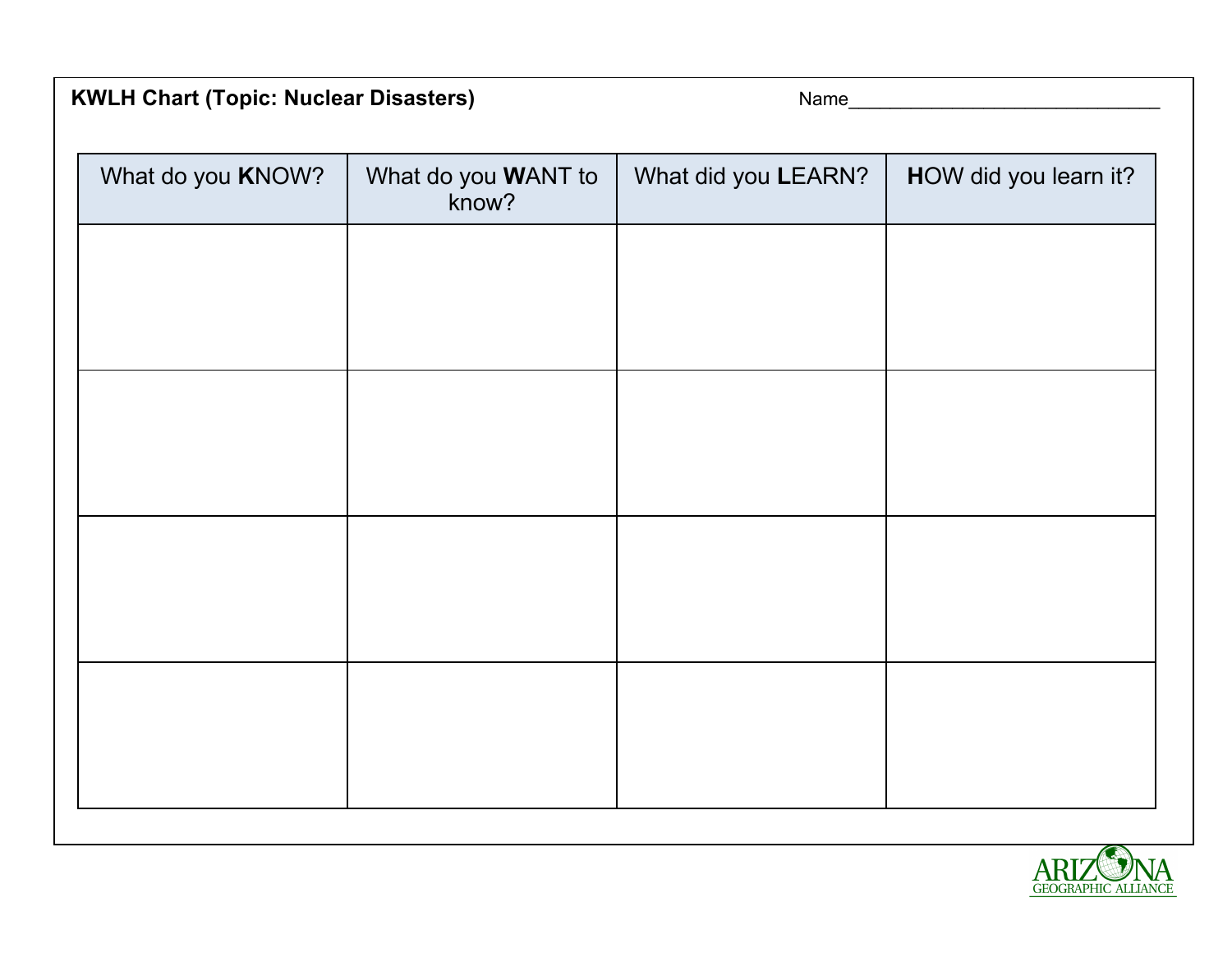| <b>Timeline</b> |             |                |  |
|-----------------|-------------|----------------|--|
| Event           | <b>Date</b> | <b>Outcome</b> |  |
|                 |             |                |  |
|                 |             |                |  |
|                 |             |                |  |
|                 |             |                |  |
|                 |             |                |  |
|                 |             |                |  |
|                 |             |                |  |
|                 |             |                |  |
|                 |             |                |  |
|                 |             |                |  |
|                 |             |                |  |
|                 |             |                |  |
|                 |             |                |  |
|                 |             |                |  |
|                 |             |                |  |

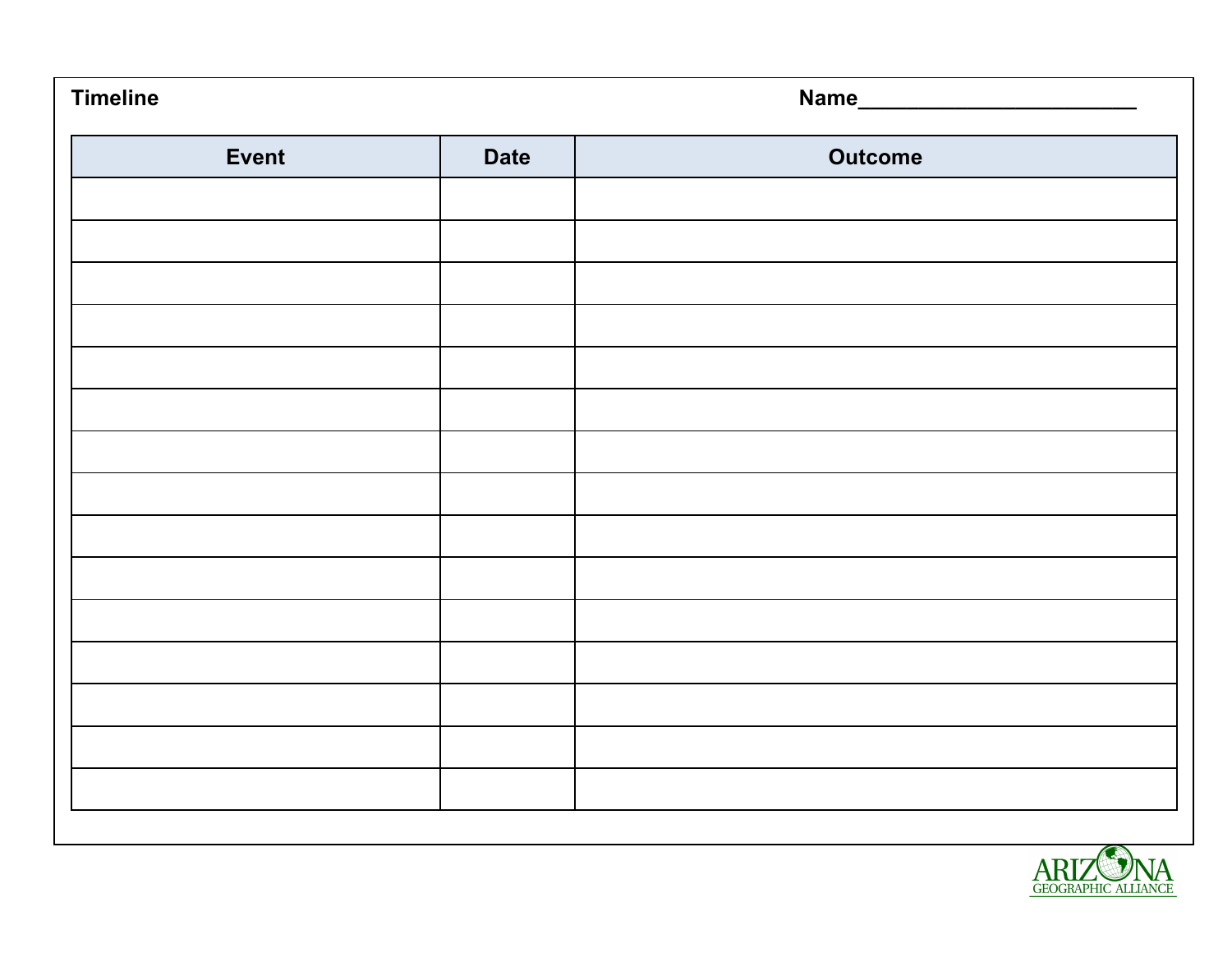| Timeline Page 2 |             |                |  |
|-----------------|-------------|----------------|--|
| <b>Event</b>    | <b>Date</b> | <b>Outcome</b> |  |
|                 |             |                |  |
|                 |             |                |  |
|                 |             |                |  |
|                 |             |                |  |
|                 |             |                |  |
|                 |             |                |  |
|                 |             |                |  |
|                 |             |                |  |
|                 |             |                |  |
|                 |             |                |  |
|                 |             |                |  |
|                 |             |                |  |
|                 |             |                |  |
|                 |             |                |  |
|                 |             |                |  |

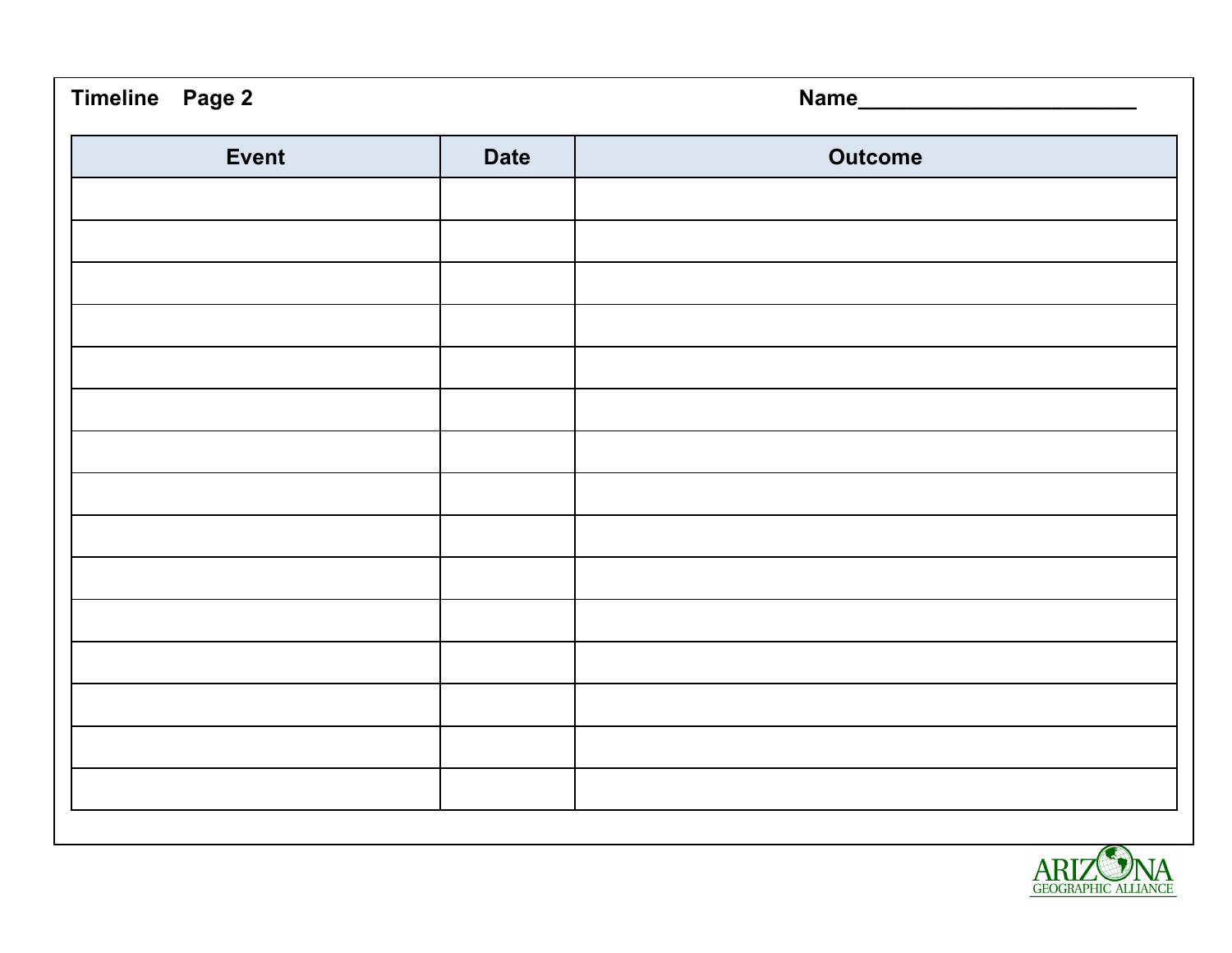## **Timeline Answer Key**

**Name\_\_\_\_\_\_\_\_\_\_\_\_\_\_\_\_\_\_\_\_\_\_\_**

| <b>Event</b>                                  | <b>Date</b> | <b>Outcome</b>                                                                                                                         |  |
|-----------------------------------------------|-------------|----------------------------------------------------------------------------------------------------------------------------------------|--|
| Rockets tested                                | 1949-2007   | Affected the nearby areas, winning the Cold War was more<br>important than people's health and environment                             |  |
| SSFL began operations                         | 1947        | North American Aviation (NNA) and later Rocketdyne<br>developed and tested liquid rocket engines                                       |  |
| Began nuclear energy production               | 1955        | DOE and local power companies conducts energy-related<br>research, testing, and development programs                                   |  |
| Nuclear power plant operational               | 1957        | Electric power is produced for nearby cities                                                                                           |  |
| Sodium reactor partial meltdown               | 1959        | SSFL released toxic fumes and radioactive chemicals into<br>the ground, air, and water-300 times what was safe<br>Event was covered up |  |
| NASA took over part of the facillity          | 1973        | Tested engines for space program, allowed space program<br>to be successful                                                            |  |
| <b>Burro Flats Cave protected</b>             | 1976        | By adding to National Registry of Historic Places, it will be<br>saved from destruction                                                |  |
| <b>Workers killed</b>                         | 1991        | Illegal handling and dumping of chemicals were proven by<br>US attorneys                                                               |  |
| Boeing buys part of the company<br>Rocketdyne | 1996        | Boeing owns part of SSFL and argues that there were not<br>major contaminations from 1959 event                                        |  |

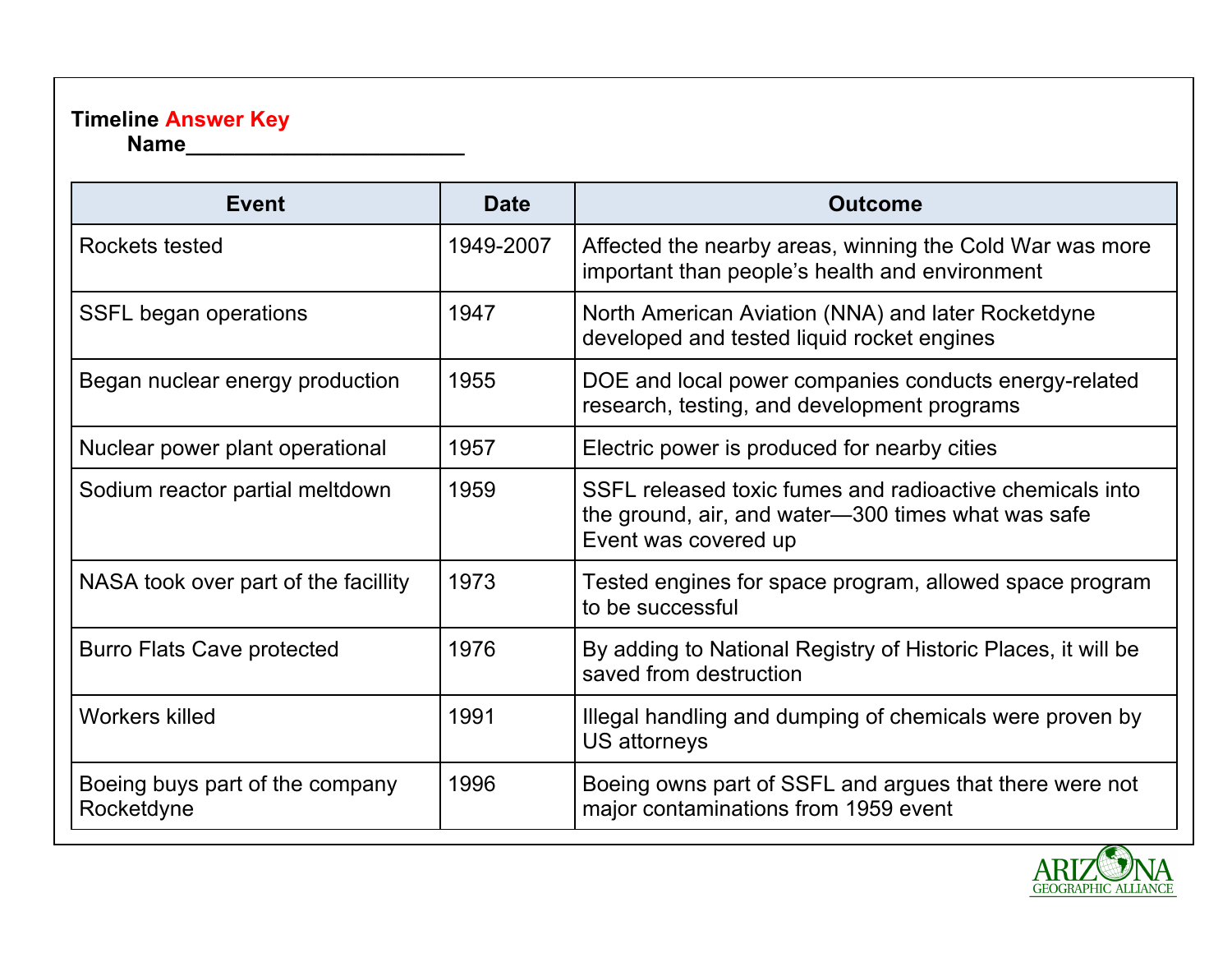| Nuclear research ends                                          | 1998             | End of contamination                                                                                                                                             |  |
|----------------------------------------------------------------|------------------|------------------------------------------------------------------------------------------------------------------------------------------------------------------|--|
| Population is living near SSFL                                 | 2000s            | Residents are living near there and SSFL is not isolated<br>anymore                                                                                              |  |
| Rocket testing ends                                            | 2006             | End of contamination                                                                                                                                             |  |
| Clean up agreement reached                                     | 2007             | Work begins on cleaning up chemical contamination<br>Buildings demolished, restoring plants and monitoring water<br>systems<br>Boeing set up a conservation area |  |
| Residents suffer the damage from<br>contamination              | 2007             | Residents who live near SSFL have higher cancer rates                                                                                                            |  |
| Woolsey fire                                                   | 2018             | Wildfire burned and spread radioactive and toxic chemicals                                                                                                       |  |
| Radioactive fires                                              | 1964 and<br>1969 | Released toxic fumes and radioactive chemicals into the<br>ground, air, and water                                                                                |  |
| Area contamination                                             | Today            | Contamination is still spreading through soil and water<br>systems, health issues continue, DOE still hasn't admitted to<br>created the issues                   |  |
| Cultural site proposed for Burro<br>Flats and surrounding area | Today            | Allows NASA to walk away from its obligations to clean up<br>the SSFL area                                                                                       |  |
|                                                                |                  |                                                                                                                                                                  |  |